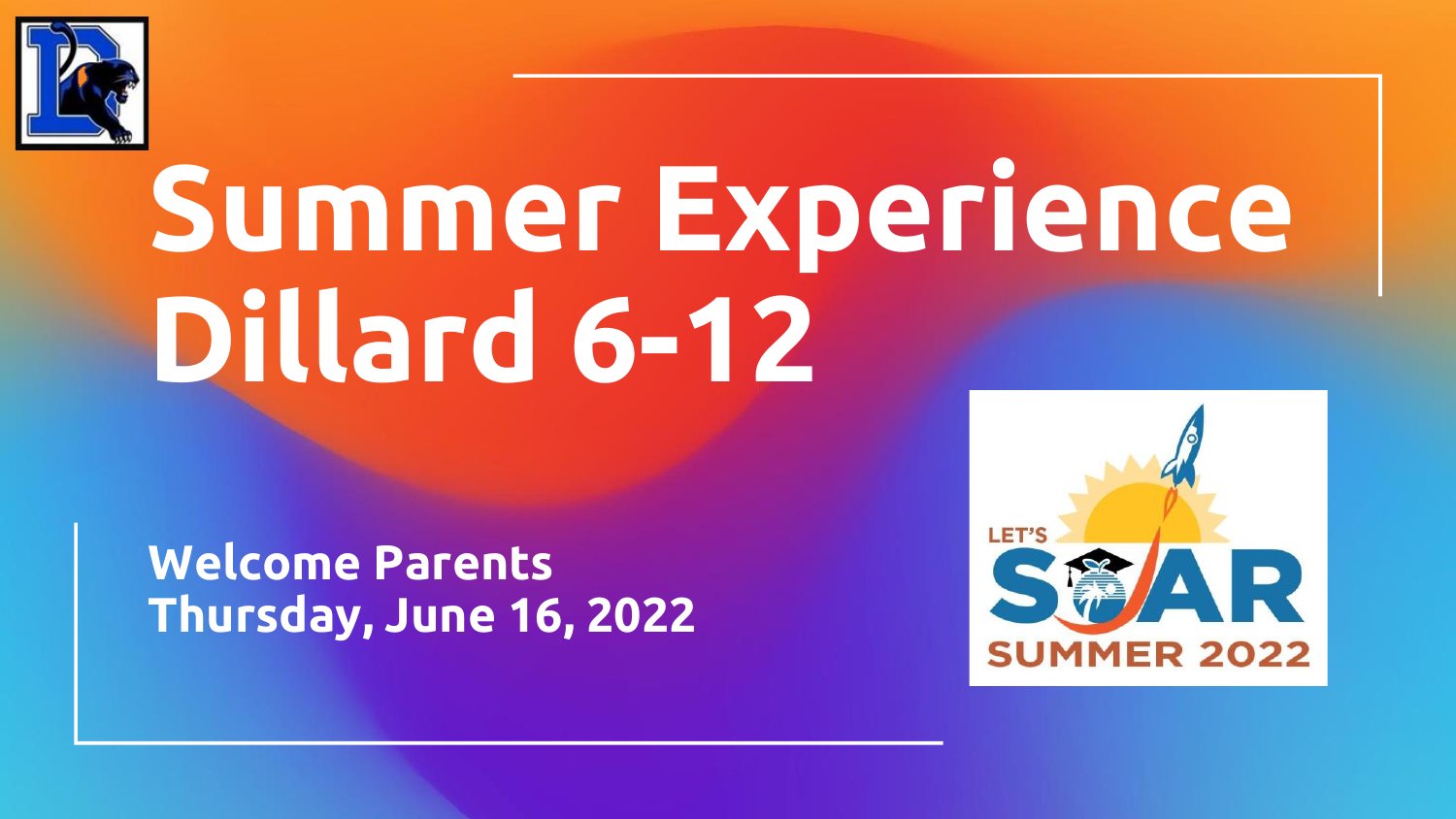

## **Introductions**

- Casandra Robinson, Principal
- Linda Lopez, Intern Principal
- Joshua Philpart, Assistant Principal
- Tracey Latimer, Assistant Principal
- Gianna Faustin-McClease, Intern Assistant Principal
- Alma Guerrier (Smith), Intern Assistant Principal, ESY Site Lead
- Jessica Swanson, Intern Assistant Principal
- Maryland Hankerson, Guidance Counselor

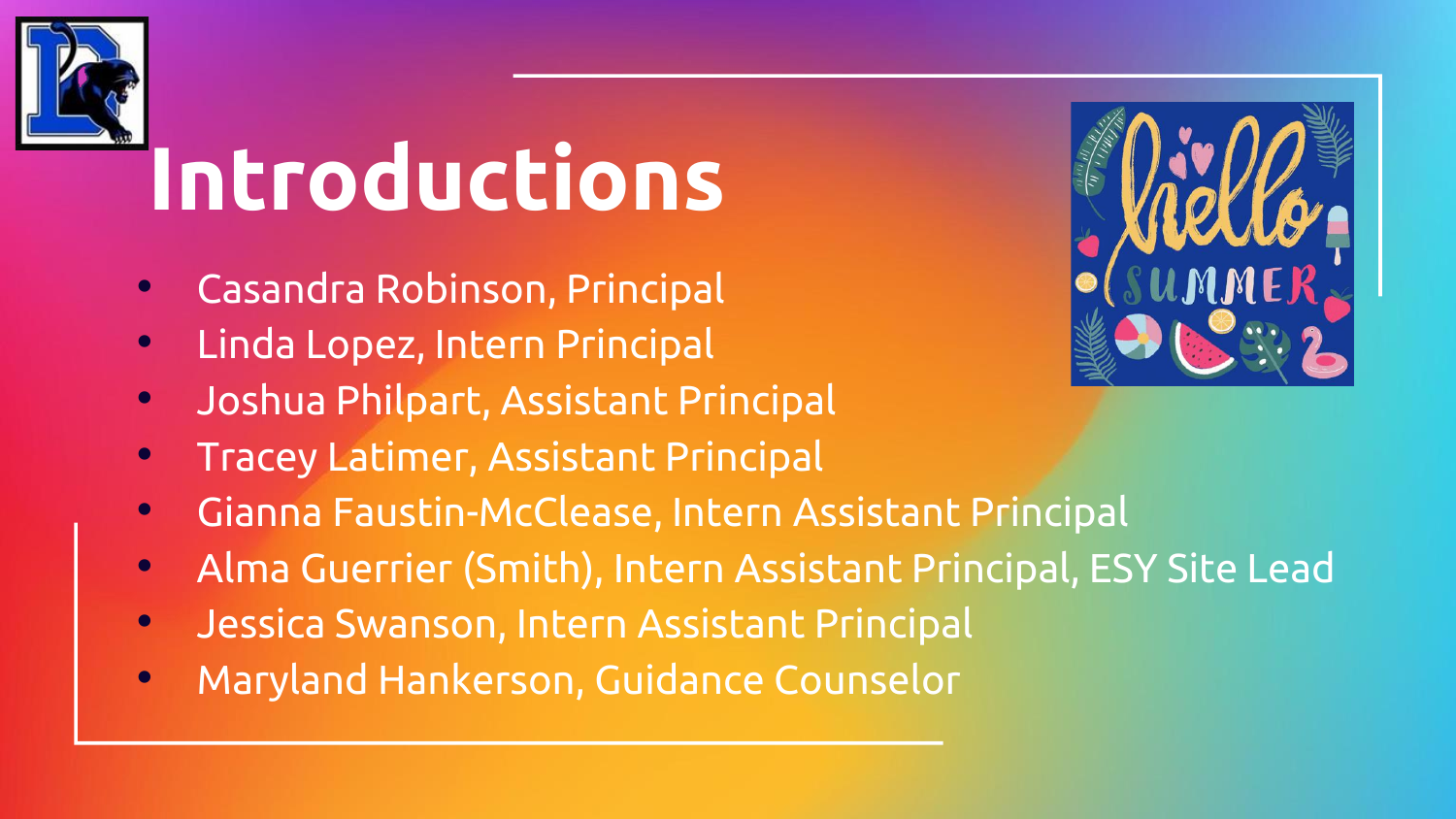

## **Food & Nutrition Services**

Breakfast 7:00am – 7:30am

Lunch 11:00 – 11:30am

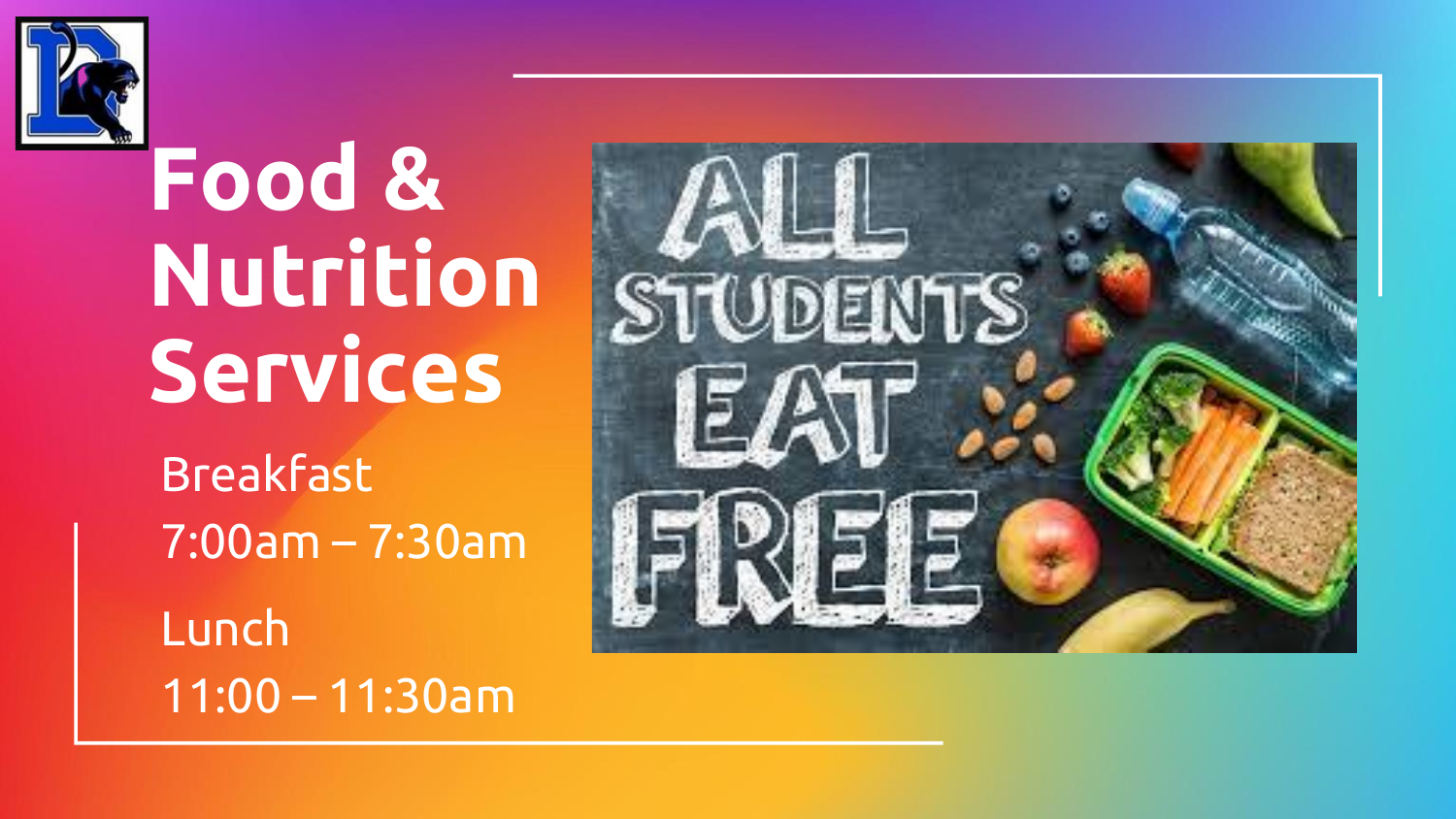

### **Summer Experience Schedule**

Full Session: June 16th -July 28th \*

- Breakfast 7:00am 7:30am
- $\blacksquare$  1st Period 7:30 9:10am
- $\blacksquare$  2<sup>nd</sup> Period 9:20 11:00am
- $\blacksquare$  Lunch 11:00 11:30am

#### *\*School Closed July 4th*

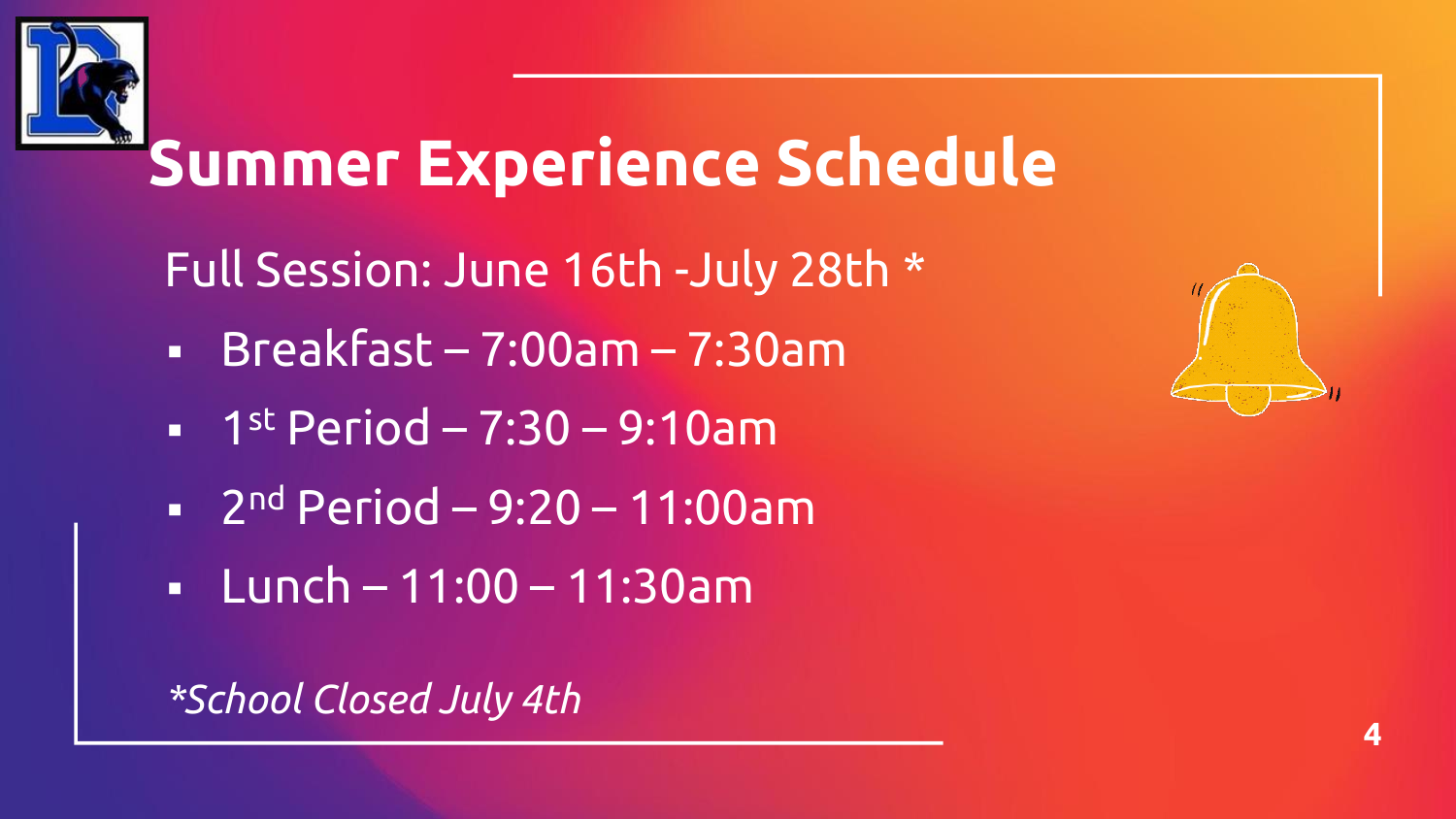

### **Safety & Security**

- All students and staff must wear an ID Badge at all times. Students should have an ID from their homeschool.
- 2 Drills Scheduled in July
	- Fire Drill
	- Code Red Drill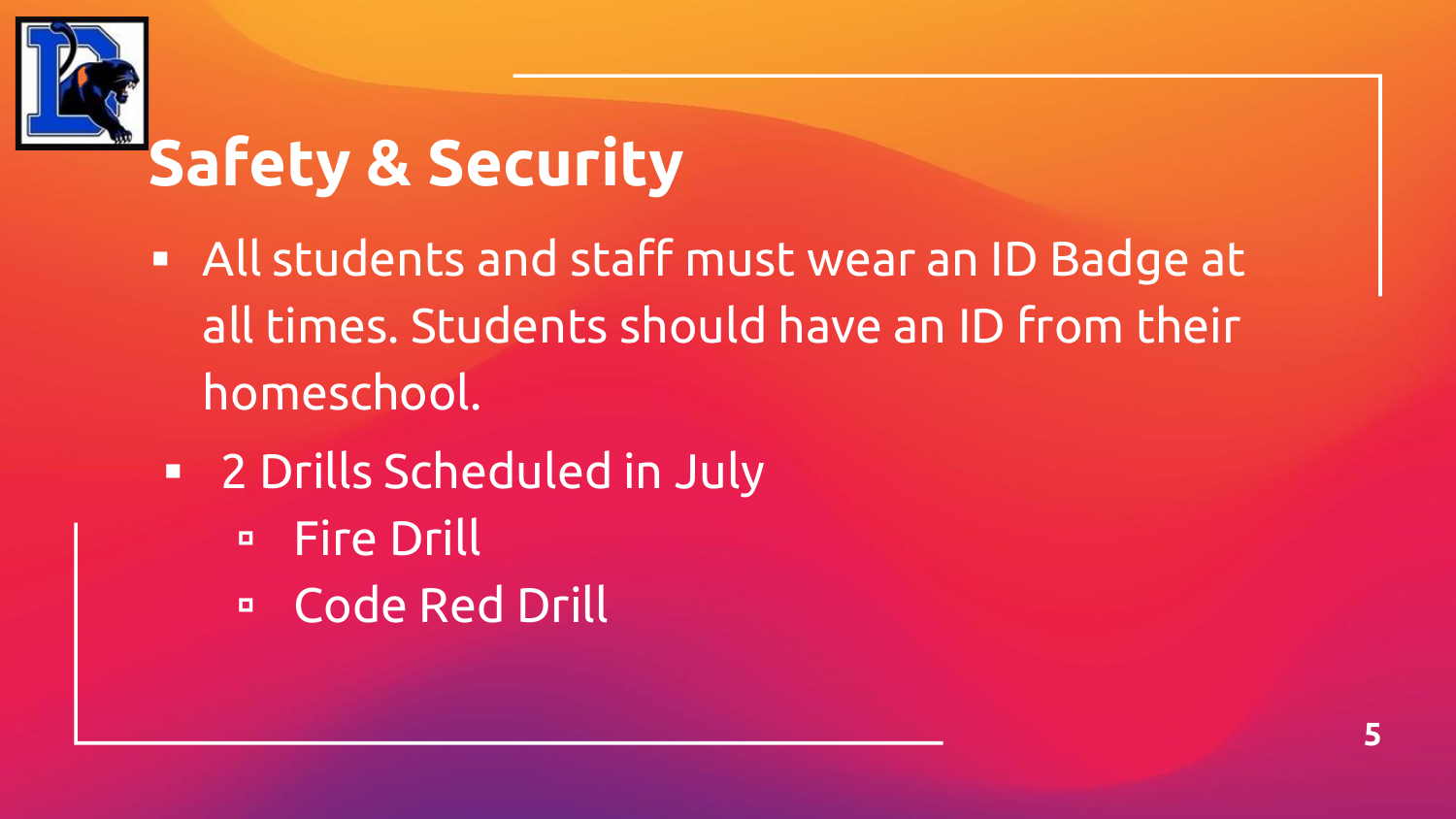

#### **Parent Loop – NW 11th Street/Panther Lane**

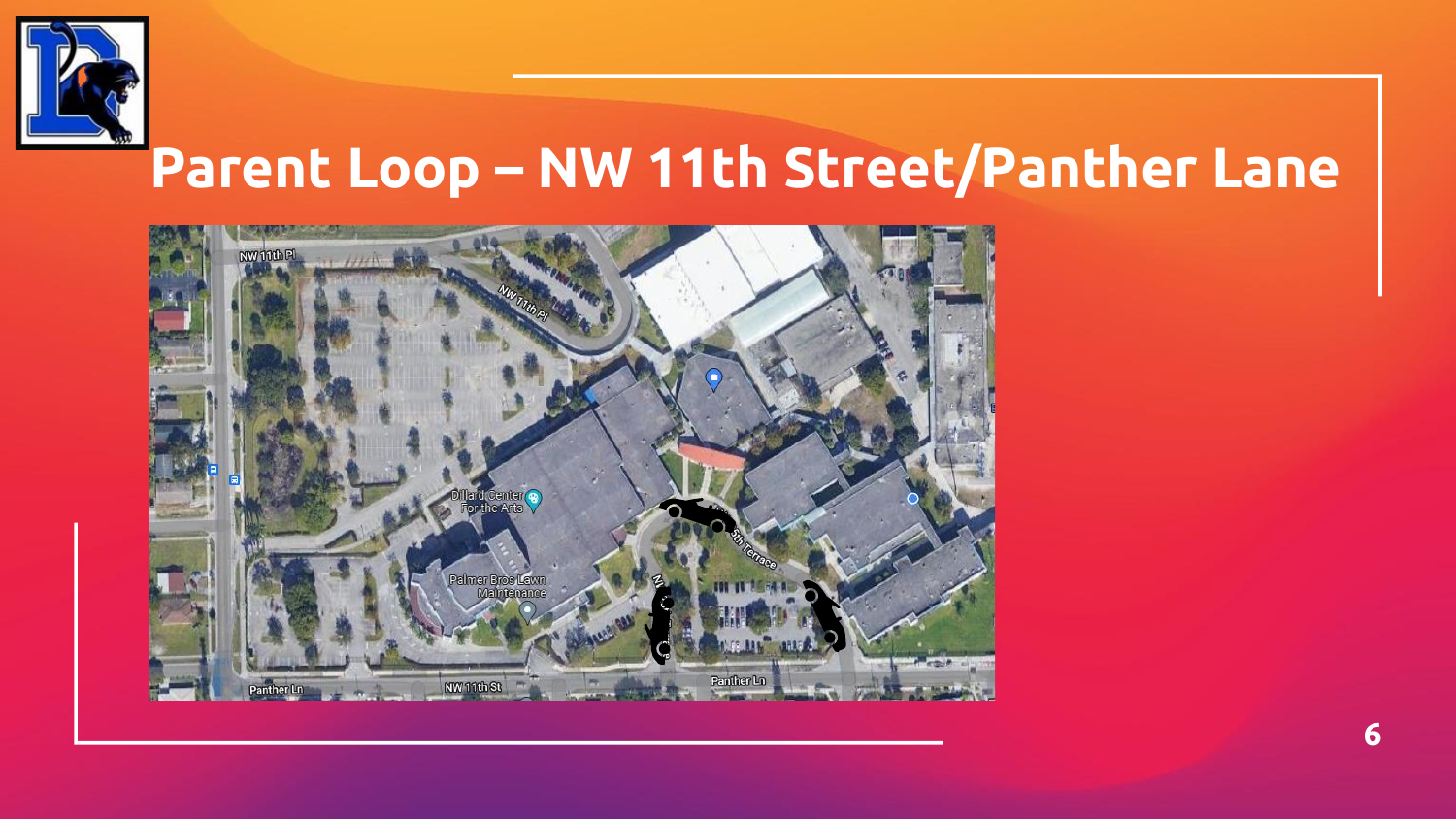

- Attendance is imperative to successfully complete course recovery with a passing grade.
- **EXEC** Teachers will record attendance on Pinnacle.



- Parent will receive notice about absences and tardies.
	- Students will not receive credit after 3 absences and will be withdrawn.
- Teachers mark "Tardy" on Pinnacle after 7:45am/9:25am.
- Gradebook: 1-2 Grades Per Week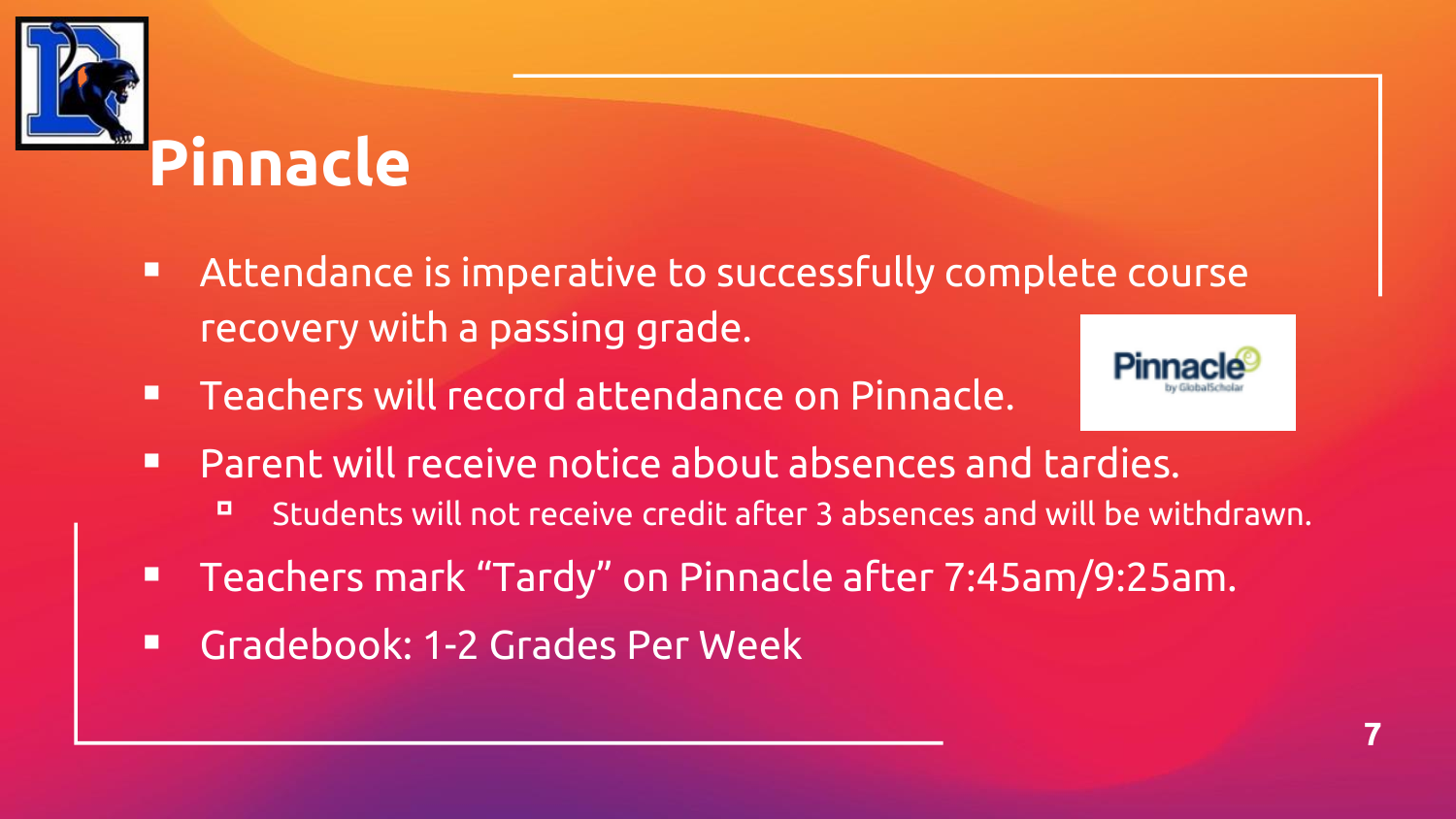

## **Behavior Expectations**

- Be On Time
- Be Responsible
- Be Respectful



Students will adhere to the behavior and discipline policy as followed by BCPS and Dillard High School 6-12. Students will be addressed per administration with the consequences as stated by the district's discipline matrix.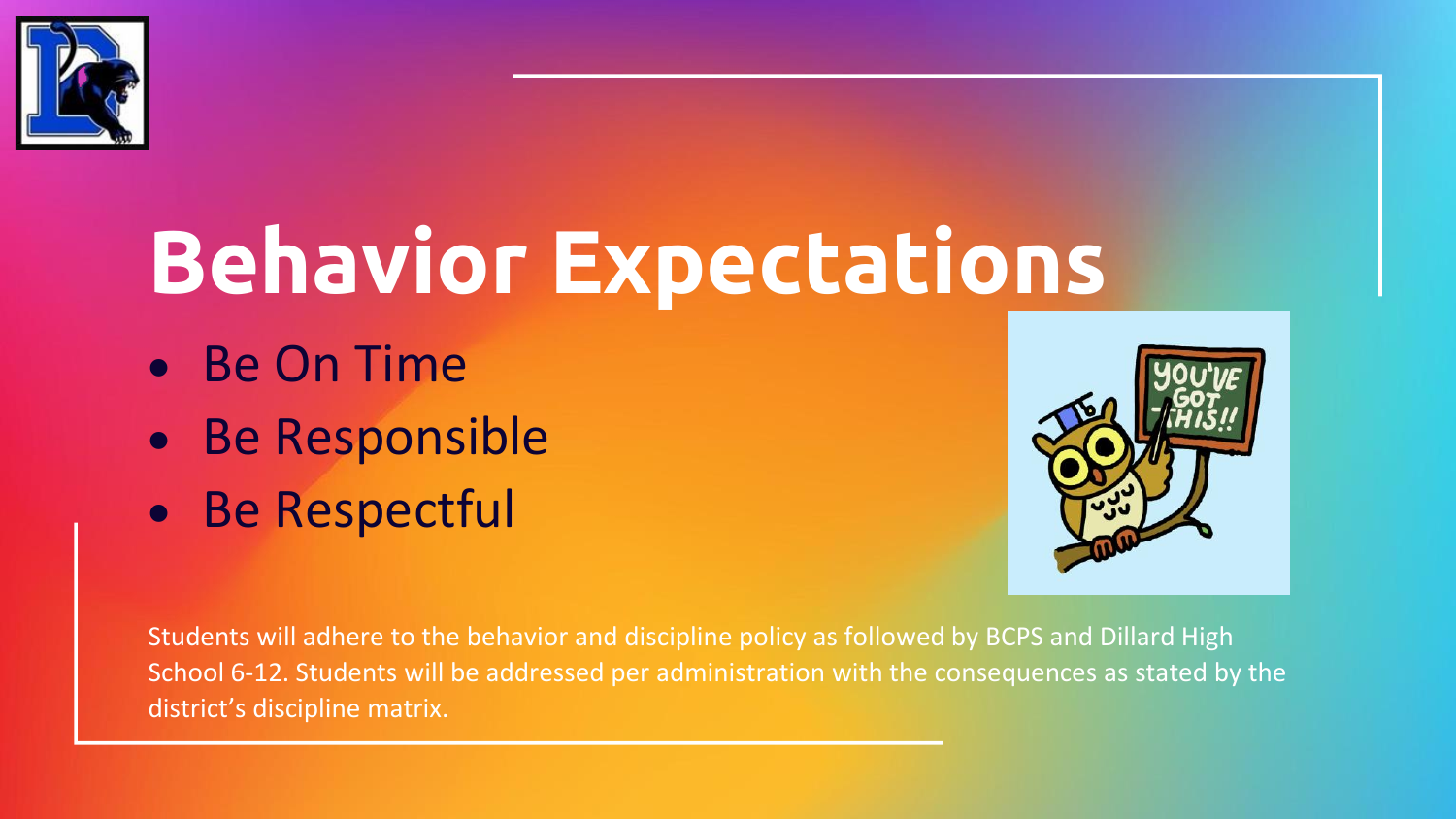

- 1st Offense Verbal Warning
- 2<sup>nd</sup> Offense Parent Contact by Teacher
- 3rd Offense Referral to Administrator



\*Habitual discipline infractions may result in removal from summer school.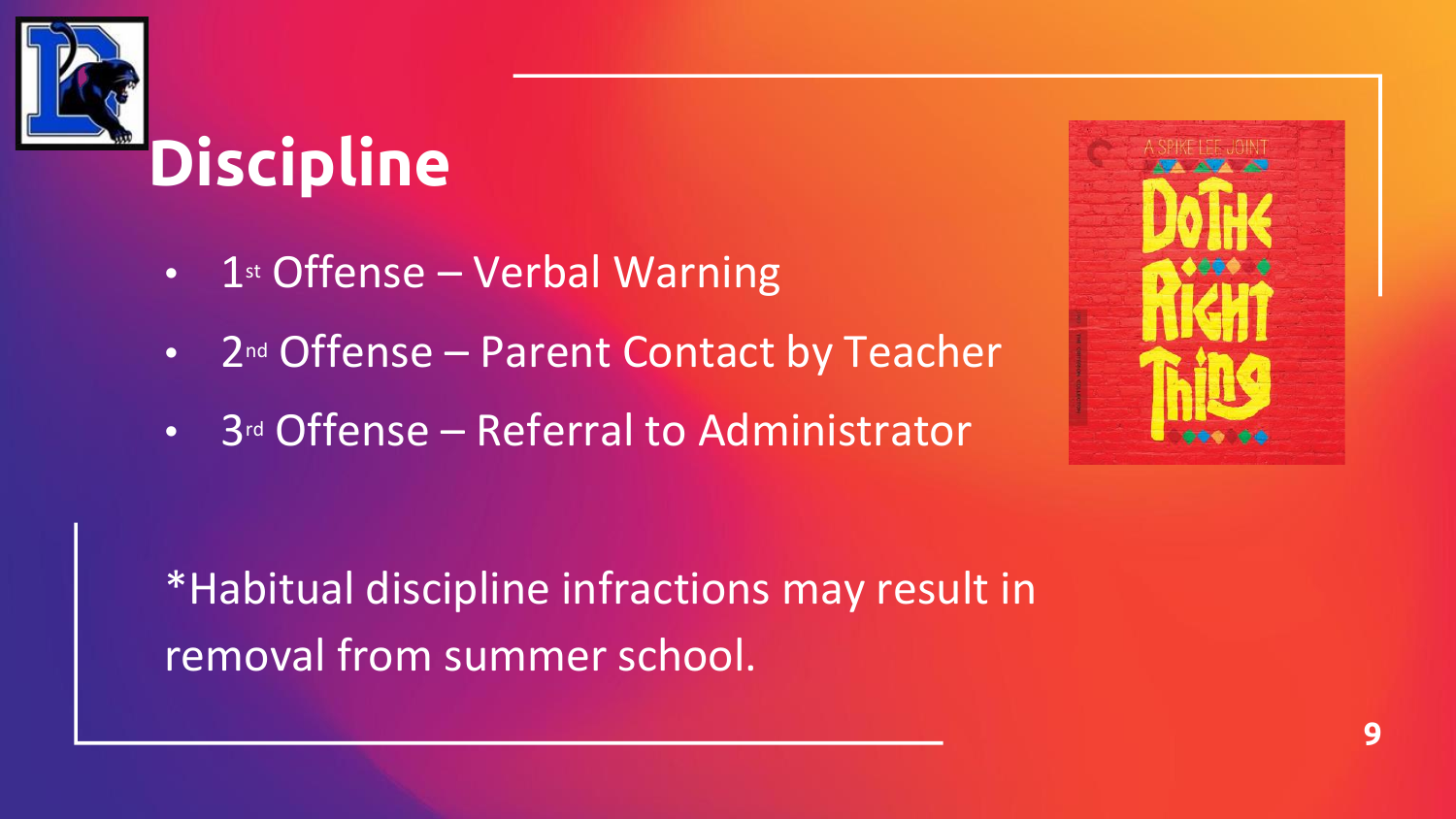

## **Student Celebration**

- Student of the Week
- Positive Behavior
- Perfect Attendance

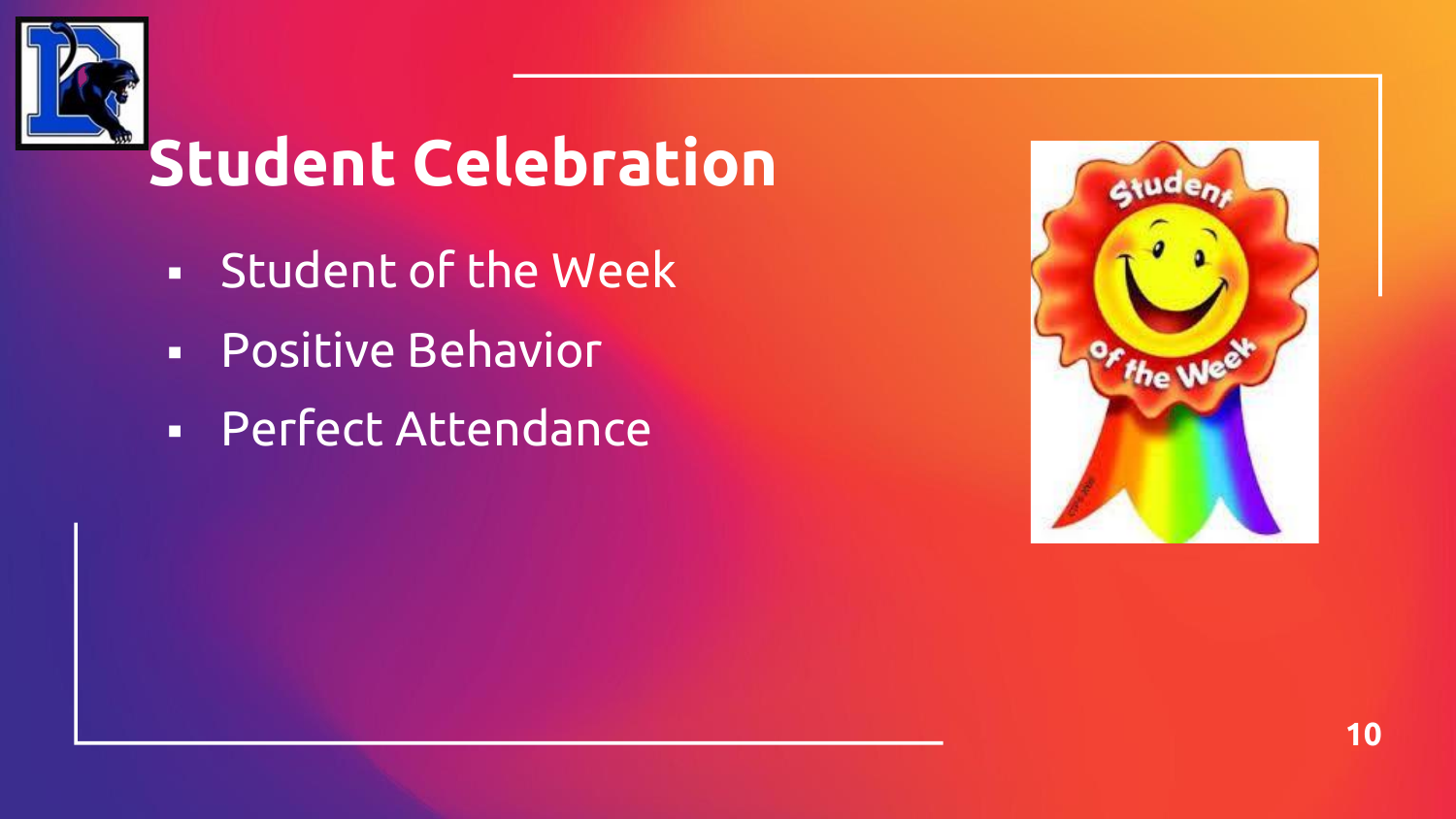

### **Credit Recovery**

#### **Core Subjects**

- English
- Math
- Science
- Social Studies



- Middle School 1 class is worth 1 full year
	- Earn "P" for pass if they earn 60% or higher
	- High School  $-1$  class is worth 1 semester (0.5 credit)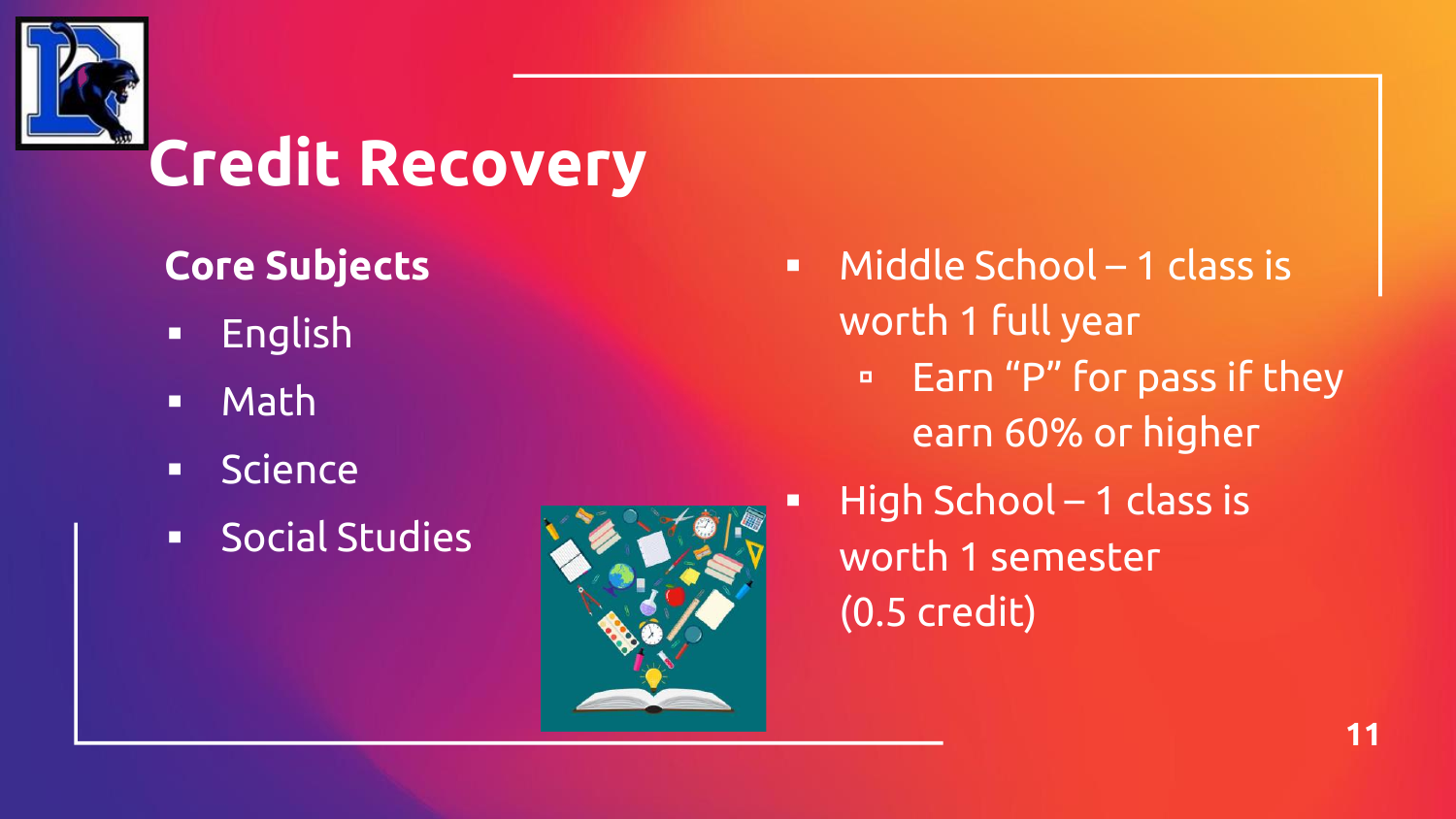

#### **Student Schedules**

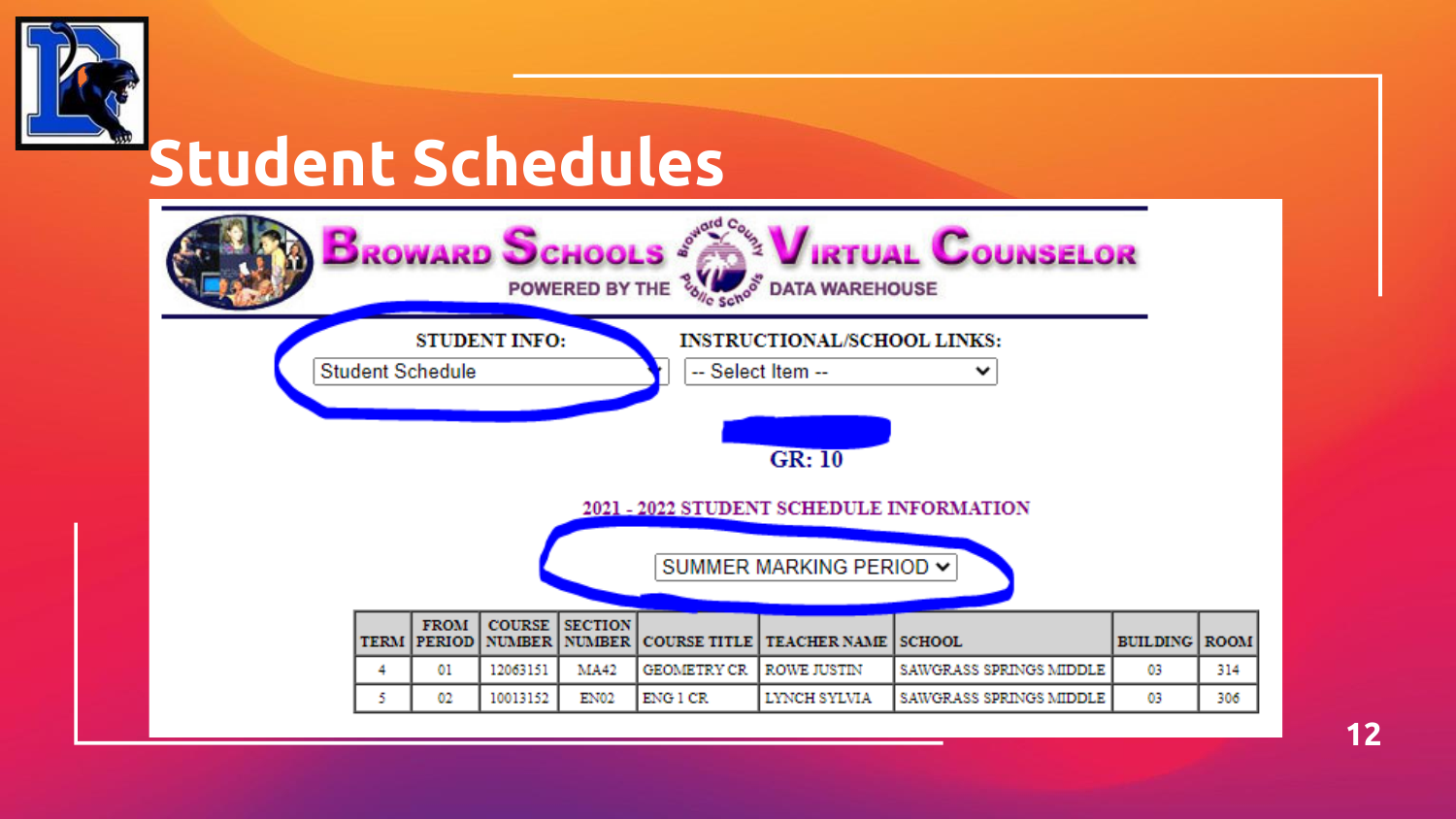

#### **Transportation**

■ Route, time and location

**BROWARD SCHOOLS** POWERED BY THE & **DATA WAREHOUSE STUDENT INFO:** INSTRUCTIONAL/SCHOOL LINKS: **Bus Routes** Select Item --SCHOOL: CORAL GLADES HIGH GR: **UPDATE DATE: 6/14/2022** 

VIRTUAL COUNSELOR

#### **BUS ROUTES INFORMATION**

| <b>AM Bus Route #: 1215</b>                    |
|------------------------------------------------|
| <b>AM Bus Number:</b>                          |
| <b>AM Bus Time: 08:39</b>                      |
| cation: CORAL SPRINGS DR,CS (SBOUND) & NW 41ST |
| <b>PM Bus Route #: 1215</b>                    |
| <b>PM Bus Number:</b>                          |
| <b>PM Bus Time: 01:46</b>                      |
| cation: CORAL SPRINGS DR,CS (SBOUND) & NW 41ST |
| Distance from School is: 2.27 miles            |
| <b>Eligible for bus: YES</b>                   |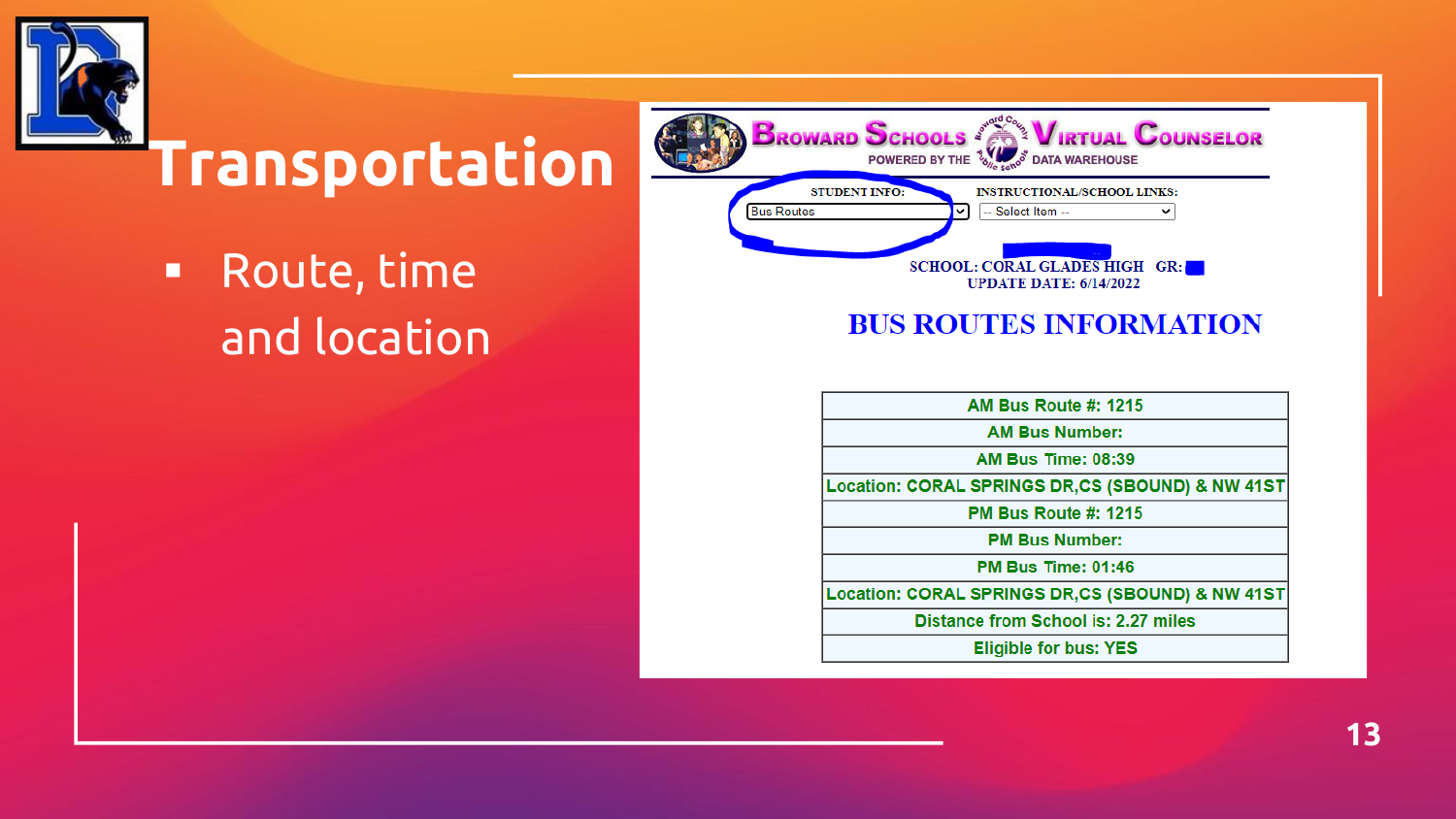

- Bus riders will be dropped off/picked up in the bus loop.
- Car riders will be dropped off/picked up in the front of the school.
- Walkers will enter/exit campus through the gates at the front of the school (27<sup>th</sup> Avenue).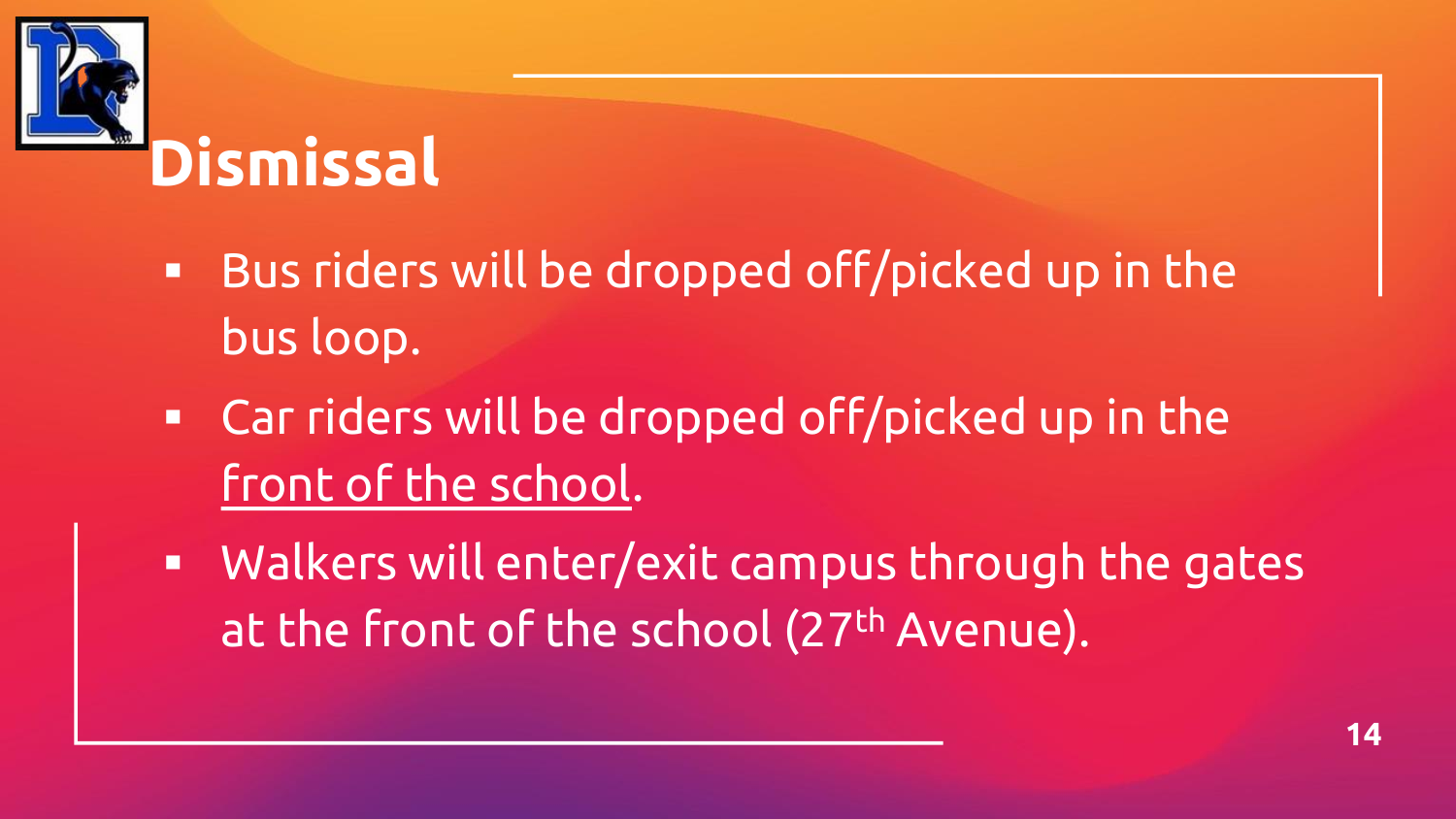

#### **First Day Forms**

- Student Code of Conduct Acknowledgement
- Student Emergency Contact Form
- **ERPA Release**
- Media Release

Please complete and return by Wednesday 6/22